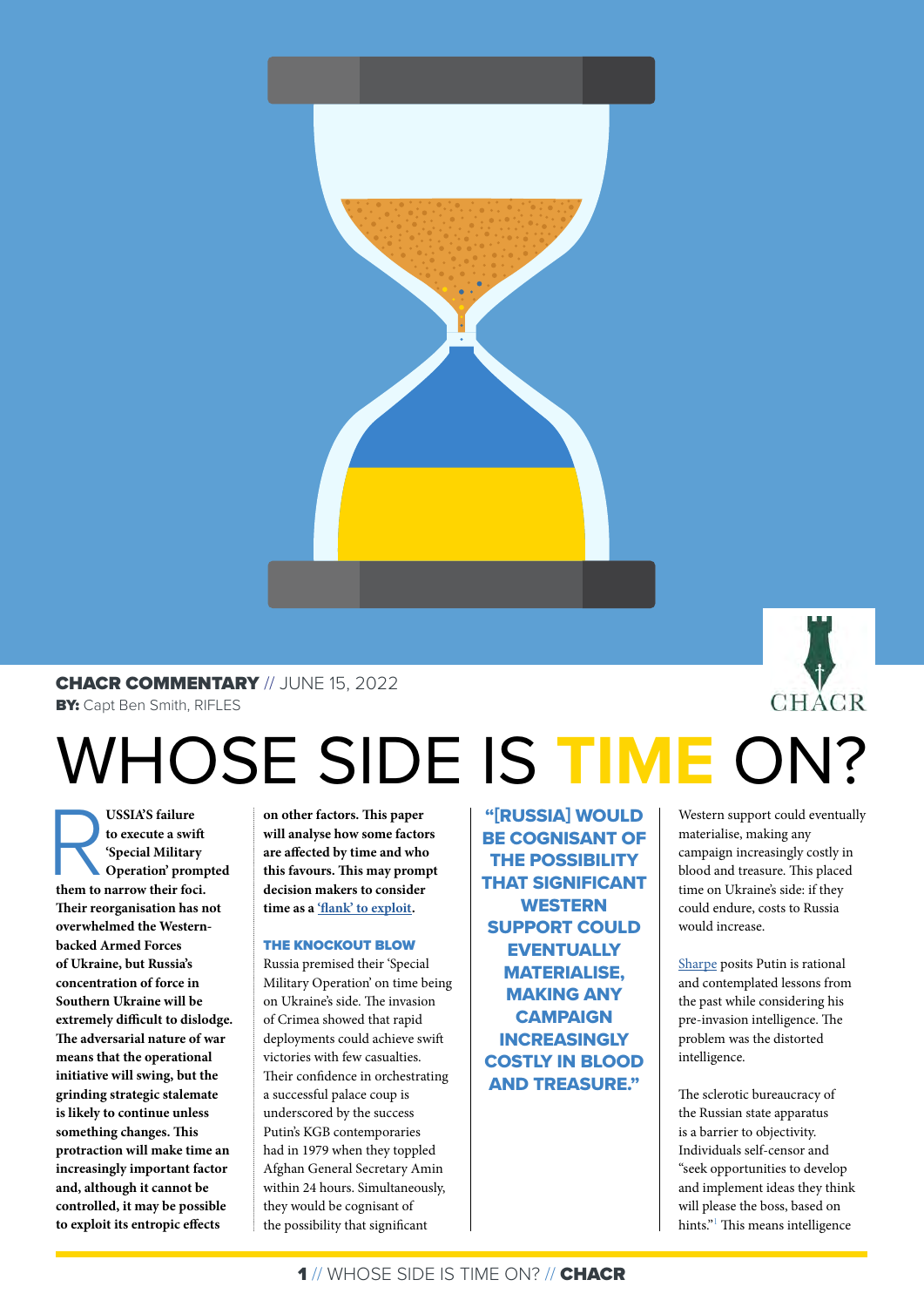was filtered through an overly optimistic lens. So, when the Ninth Directorate of the Fifth Service of the FSB polled Ukraine's population in Feb 2022 and reported a population disaffected with Ukrainian politicians the report no doubt made it to [Putin's desk](https://rusi.org/explore-our-research/publications/commentary/ukraine-through-russias-eyes). Reynolds and Watling's deduction is that it indicates Ukrainians are mistrustful of power, so Russia would struggle to govern them. Their logical deduction is unlikely to have been reached by the Russian intelligence services keen to please Putin. It appears this failure is being punished, as the head of the Fifth Service FSB, Beseda, and his deputy, Bolyukh, are both facing [charges](https://www.thetimes.co.uk/article/kremlin-arrests-fsb-chiefs-in-fallout-from-ukraine-invasion-chaos-92w0829c5)  [of embezzlement](https://www.thetimes.co.uk/article/kremlin-arrests-fsb-chiefs-in-fallout-from-ukraine-invasion-chaos-92w0829c5).

Putin also isolated himself from advisors offering critical perspectives and privileged the hawkish advice of his National Security Advisor Patrushev.<sup>2</sup> This is a marked departure from Putin's early years and from the Soviet Union which had serious debate in the Politburo.

The aggregate distortion meant a miscalculation that Russia could achieve a swift coup de main of Kyiv. Putin understood this was a time-sensitive operation and he switched tack when he realised he could not achieve a swift victory in Kyiv. This indicates Putin's appreciation of the importance of exploiting time-sensitive opportunities and that he must back off when things are not in his favour.

#### AUTOCRACY VS **DEMOCRACY**

Kilcullen describes Putin's approach as liminal warfare in which subversive Russian actions bubble below the threshold of war, occasionally spiking above it.<sup>3</sup> The brevity of the violence gets inside the OODA loop

*2 BBC Radio 4. Analysis. The Court of Putin. Mar 21.* 

*3 Kilcullen. The Dragons and the Snakes.*



# "UKRAINIAN RESISTANCE HAS DEFEATED PUTIN'S OPENING GAMBIT AND PROVIDED THE TIME FOR THE WEST TO COHERE ITSELF. UNFORTUNATELY, A MORE PROTRACTED TIMELINE MAY ALSO FAVOUR AN AUTOCRATIC REGIME."

of democracies who arrive at decisions through democratic and often bureaucratic processes. By the time these processes have kicked in, the level of violence may have dropped, making it difficult for democracies to coalesce around a unified response. These processes are integral to governance as they help objective information flow to decision makers at the same time as providing scrutiny and oversight of the decisions. The issue is that their tardiness presents an opportunity which the Judoka-style autocrat Putin exploits through rapid strategic shifts. Democracies struggle to match this unless they are faced with an existential threat like Ukraine is. Ukrainian resistance has defeated Putin's opening gambit and provided the time for the West to cohere itself. Unfortunately, a more protracted timeline may also favour an autocratic regime.

The existential threat posed to Ukraine means its will to fight is higher than Western resolve may be to support them in that fight. Over time this support will likely atrophy as electorates prioritise domestic issues over the preservation of the Rules

Based International System. UK concern over Defence and Security is already waning as [concern for the economy](https://yougov.co.uk/topics/politics/trackers/the-most-important-issues-facing-the-country)  [increases](https://yougov.co.uk/topics/politics/trackers/the-most-important-issues-facing-the-country) [accessed 18 May 2022]. The swing of concern in a demos is balanced by the continuity of representative democracy; providing some stability for the election cycle. Nevertheless, the episodic revision of political priorities is at risk of exploitation by Putin who outlasts leaders of democracies.

Despite Putin's freedoms, he still runs a "managed democracy" where [mollification of the](https://carnegieendowment.org/2005/10/18/essence-of-putin-s-managed-democracy-event-819)  [electorate is important.](https://carnegieendowment.org/2005/10/18/essence-of-putin-s-managed-democracy-event-819) Starting wars increases his popularity but this support decays in [time](https://www.levada.ru/en/ratings/). As Soviet involvement in Afghanistan showed, a rising body count increases domestic pressure to withdraw. Putin will be cognisant of his 2024 election as a point when domestic pressure to withdraw may grow. The significance of this year is amplified by US and UK elections. This could mean a shift to vote-winning domestic policies or a reinvigoration of nationalism focussing on the dangerous other. Either way, 2024 is an inflection point for Russia, USA and UK which will

affect their Ukraine strategies. So, while Putin can exploit narrow windows of time better than others, his reliance on domestic consent to lead makes his advantage less definitive over time.

## **SANCTIONS**

The substantial Western sanctions on Russia, including the [UK's largest ever package,](https://www.reuters.com/world/west-will-slap-unprecedented-sanctions-russia-britain-says-2022-02-24/) will gradually increase pressure on the Russian economy but the net effect is unclear. Sanctions succeed 30% of the time in changing a regime or impairing military capability but the [unprecedented scale](https://www.piie.com/publications/chapters_preview/4075/06iie4075.pdf) of these sanctions may boost the [odds of](https://commonslibrary.parliament.uk/research-briefings/cbp-9481/)  [succeeding](https://commonslibrary.parliament.uk/research-briefings/cbp-9481/).

The economic uncertainty may already have created a minor exodus from Russia, with 3.8 million Russians leaving in the first quarter of 2022. [The](https://www.themoscowtimes.com/2022/05/06/nearly-4m-russians-left-russia-in-early-2022-fsb-a77603)  [Moscow Times](https://www.themoscowtimes.com/2022/05/06/nearly-4m-russians-left-russia-in-early-2022-fsb-a77603) indicated that countries bordering Russia saw a spike in the number of Russians coming to them in comparison to the same period in 2021, with Georgia experiencing a fivefold increase. This is not the full picture, however, as international travel is still recovering post COVID and despite the fivefold

*<sup>1</sup> Galeotti. We Need to Talk About Putin. P. 20.*